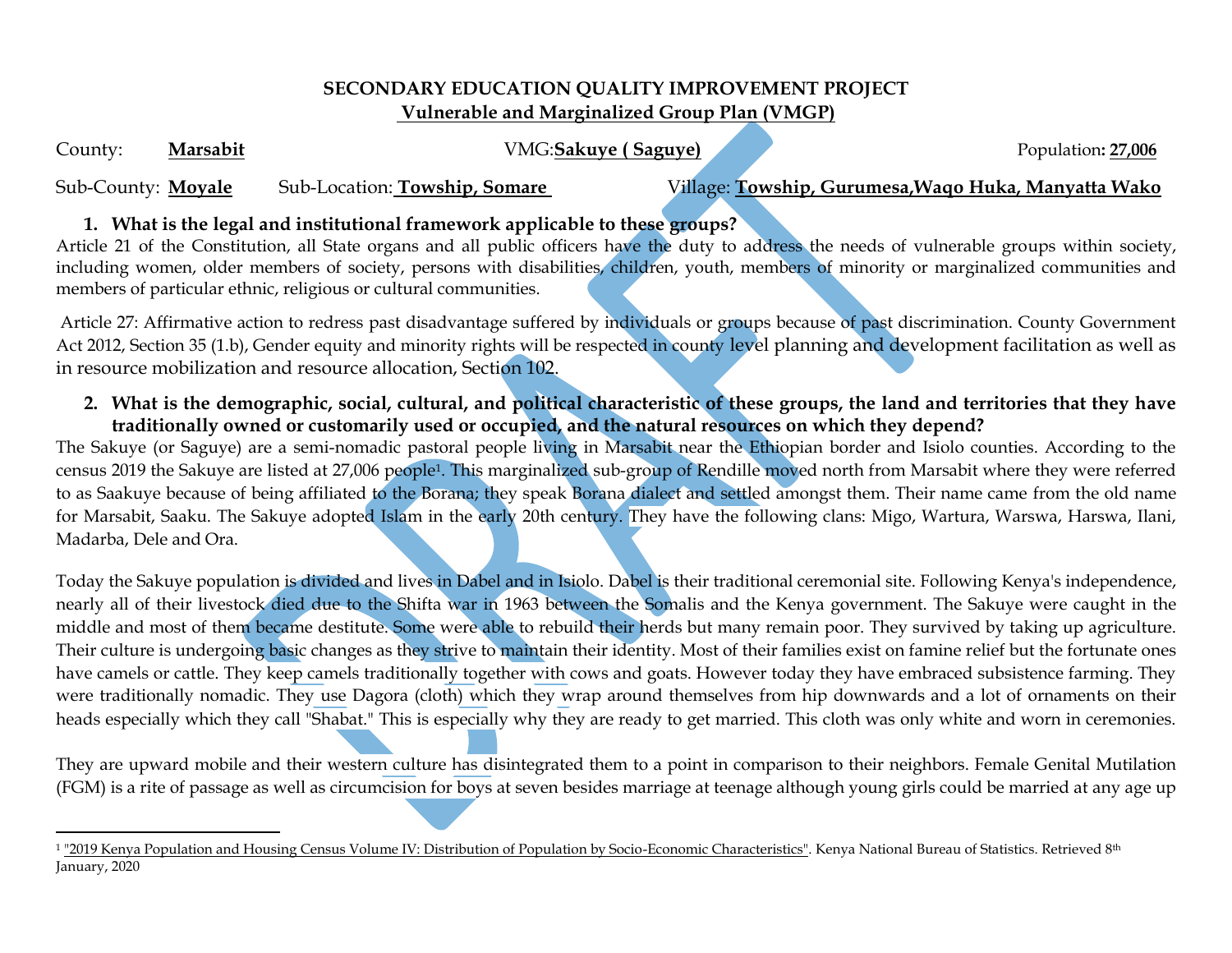from 12 years. This is done especially through negotiation with parents. If a young marriageable girl accused a boy of even greeting her, that person would have a case to answer even if it was only greetings. Only married females were supposed to speak to men. Anybody who reaches the age of FGM and circumcision and is not married is scorned and rejected.

## **3. Provide a summary of results of the free, prior, and informed consultation with these groups that was carried out during the sub-project preparation and that led to broad community support for the project.**

Stakeholder's consultation meeting in Dibir and Gombo locations was conducted with a total of 38 participants [27 males and 11 females] representing different interest groups within the sub-county. The social assessment enabled identification of potential barriers to education, analysis of the risks, mitigation measure and identification of persons' who would support in implementation of the activities.

| <b>POTENTIAL BARRIERS</b><br><b>ON EDUCATIONAL</b><br><b>ISSUES</b> | <b>CAUSES OF THE BARRIERS</b>                                                                                                                                                                                                                                                                                                                                                                                                                                                                                                                                                                                           | <b>MITIGATION MEASURES/</b><br><b>RECCOMENDATIONS</b>                                                                                                                                                                                                                                                                                                                                                                                                                                                                                                                                                                                                                                                                          | <b>STATE WHETHER</b><br><b>ADDRESSED BY</b><br><b>SEQIP OR NOT</b>                                                                                                                                    | <b>ACTORS/</b><br><b>RESPONSIBILITY</b>                                                                                                                                                                                                                  |
|---------------------------------------------------------------------|-------------------------------------------------------------------------------------------------------------------------------------------------------------------------------------------------------------------------------------------------------------------------------------------------------------------------------------------------------------------------------------------------------------------------------------------------------------------------------------------------------------------------------------------------------------------------------------------------------------------------|--------------------------------------------------------------------------------------------------------------------------------------------------------------------------------------------------------------------------------------------------------------------------------------------------------------------------------------------------------------------------------------------------------------------------------------------------------------------------------------------------------------------------------------------------------------------------------------------------------------------------------------------------------------------------------------------------------------------------------|-------------------------------------------------------------------------------------------------------------------------------------------------------------------------------------------------------|----------------------------------------------------------------------------------------------------------------------------------------------------------------------------------------------------------------------------------------------------------|
| High<br>number<br>of<br>learners dropping out<br>of school          | • Learners lacking school fees<br>• Use of drugs and substance abuse )Drug abuse<br>by parents and learners)<br>• Negative cultural practices and beliefs leading<br>to truancy, FGM, teenage pregnancy, Early<br>Marriages, gender based violence and child<br>· Biases in selection of projects' beneficiaries<br>• Unfair distribution of scholarship and<br>bursaries.<br>• No representation in bursary and scholarships<br>committees<br>• Low awareness on the existence of the<br>education programs.<br>• Socio-cultural issues (poor attitude towards<br>education)<br>• Neglect of parental responsibilities | Conducting community forums to sensitize<br>community on importance of education and<br>school participation by learners.<br>• Awareness creation and advocacy on negative<br>cultural practices prevention.<br>• Affirmative action to the community when giving<br>scholarship/bursaries<br>• Sensitization parents on how apply for bursaries<br>and scholarships for learners.<br>• Provision of school fees (bursaries and<br>scholarships), mentorship and social support<br>• Strengthen guidance and counseling, Mentorship<br>program for learners.<br>• Inclusion of community representatives in project<br>committees.<br>• Increase on government scholarships.<br>• Identify the needy learners for scholarship. | This will be<br>captured in sub-<br>component 2.2<br>(Advocacy and social<br>support program in<br>place that will involve<br>social mobilization<br>focusing on parents<br>and community<br>leaders) | $\bullet$ MOE<br>$\bullet$ ML&SP<br>$\bullet$ MDAs<br>• Min. of Interior<br>$\bullet$ NG-CDF<br>• Community<br>• Opinion leaders<br>• FBOs/NGOs/CBOs.<br>$\bullet$ CSO's<br>• Parents Association<br>(PAs)<br>• Political leaders<br>• County government |

#### **Table 1: Potential barriers to education, analysis of the risks, mitigation measure**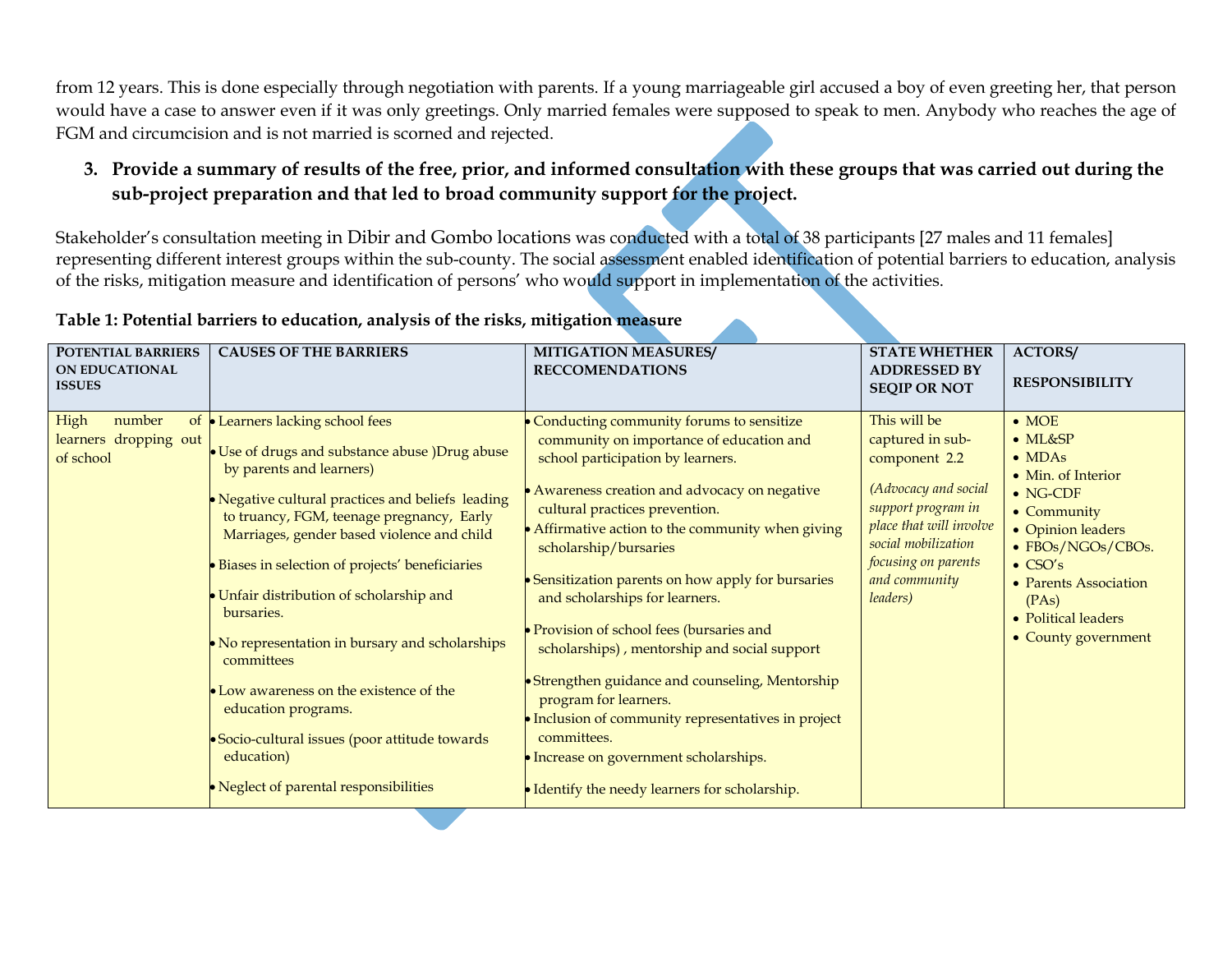| High Levels of poverty<br>amongst community<br>members          | • Discrimination and lack of involvement by<br>other dominant communities.Community<br>attitude and perception- Low value of<br>education.<br>Unfair distribution of resources by county<br>government<br>Lack of political representation within the<br>county and national government<br>Individuals vested interest in projects | • Conducting community forums to sensitize them<br>on importance of education and school<br>participation by learners.<br>• Ensuring government service spread out to the<br>local level<br>• Sensitize the stakeholders(Parents, Learners,<br>Teachers) on the existence of education programs<br>• Develop advocacy materials/ IEC materials for<br>learners, learners with Special needs &<br>Disabilities(LWD) and the community | will<br>This<br>be<br>captured in sub-<br>component 2.2 and<br>sub-component 3.1                     | $\bullet$ MOE<br>$\bullet$ ML&SP<br>$\bullet$ MDAs<br>$\bullet$ KICD<br>• Min. of Interior<br>$\bullet$ NG-CDF<br>• Community<br>• Opinion leaders<br>• FBOs/NGOs/CBOs.<br>$\bullet$ CSO's<br>• Parents Association<br>(PAs) |
|-----------------------------------------------------------------|------------------------------------------------------------------------------------------------------------------------------------------------------------------------------------------------------------------------------------------------------------------------------------------------------------------------------------|--------------------------------------------------------------------------------------------------------------------------------------------------------------------------------------------------------------------------------------------------------------------------------------------------------------------------------------------------------------------------------------------------------------------------------------|------------------------------------------------------------------------------------------------------|------------------------------------------------------------------------------------------------------------------------------------------------------------------------------------------------------------------------------|
|                                                                 | Unemployment among the youth.                                                                                                                                                                                                                                                                                                      | · Inclusion of community representatives in project<br>committees.<br>· Increase on capitation.<br>• Fair distribution of resources by county<br>government.                                                                                                                                                                                                                                                                         |                                                                                                      | • Political leaders<br>County government                                                                                                                                                                                     |
| Lack<br>of<br>proper<br>infrastructure<br>in<br>schools,        | • Poor infrastructure in schools and the<br>community<br>Limited access to social amenities, health and<br>education services<br>Lack of accountability, transparency and<br>involvement in projects during<br>implementation.<br>Lack of youth involvement in projects                                                            | Create awareness, participation and involvement<br>in all the stages of the project development.<br><b>Enhance structure like classrooms and library in</b><br>the existing schools.<br>• Inclusion of community representatives in<br>development committees.                                                                                                                                                                       | This<br>will<br>be<br>captured in sub-<br>component 2.1and<br>Sub-component 4.1                      | $\bullet$ MOE<br>$\bullet$ MOH<br>$\bullet$ NG-CDF<br>• Min. of Interior<br>• Community<br>• Opinion leaders<br>• Political leaders<br>• County government                                                                   |
| POTENTIAL BARRIES<br><b>TO NON - EDUCATION</b><br><b>ISSUES</b> | <b>BARRIER CAUSES</b>                                                                                                                                                                                                                                                                                                              | <b>MITIGATION MEASURES/</b><br><b>RECCOMMENDATIONS</b>                                                                                                                                                                                                                                                                                                                                                                               | <b>STATE WETHER</b><br><b>ADDRESSED BY</b><br><b>SEQIP OR NOT</b>                                    | <b>ACTORS/</b><br><b>RESPONSIBILITY</b>                                                                                                                                                                                      |
| Discrimination in<br>development agendas                        | · lack of involvement and marginalization by the<br>large communities<br>Individuals vested interest in projects<br>implementation.<br>Lack of accountability, transparency and<br>involvement in projects during<br>implementation.<br>• Skewed distribution of resources by county                                               | • Political representation in elective politics.<br>• Inclusion of community representatives in<br>development committees<br>Community participation in project's activities<br>Community sensitization on mutual co-existence<br>among communities.<br><b>Expand employment opportunities to VMGs</b>                                                                                                                               | This has not been<br>addressed in SEQIP<br>components , it<br>requires a multi-<br>sectoral approach | $\bullet$ NEMA<br>$\bullet$ NCPWD<br>$\bullet$ ML&SP<br>• National / County<br>Government.<br>• Political Leaders<br>• Development partners.<br>• National Treasury<br>• FBOs/NGOs/CBOs.<br>$\bullet$ CSO's<br>• Community   |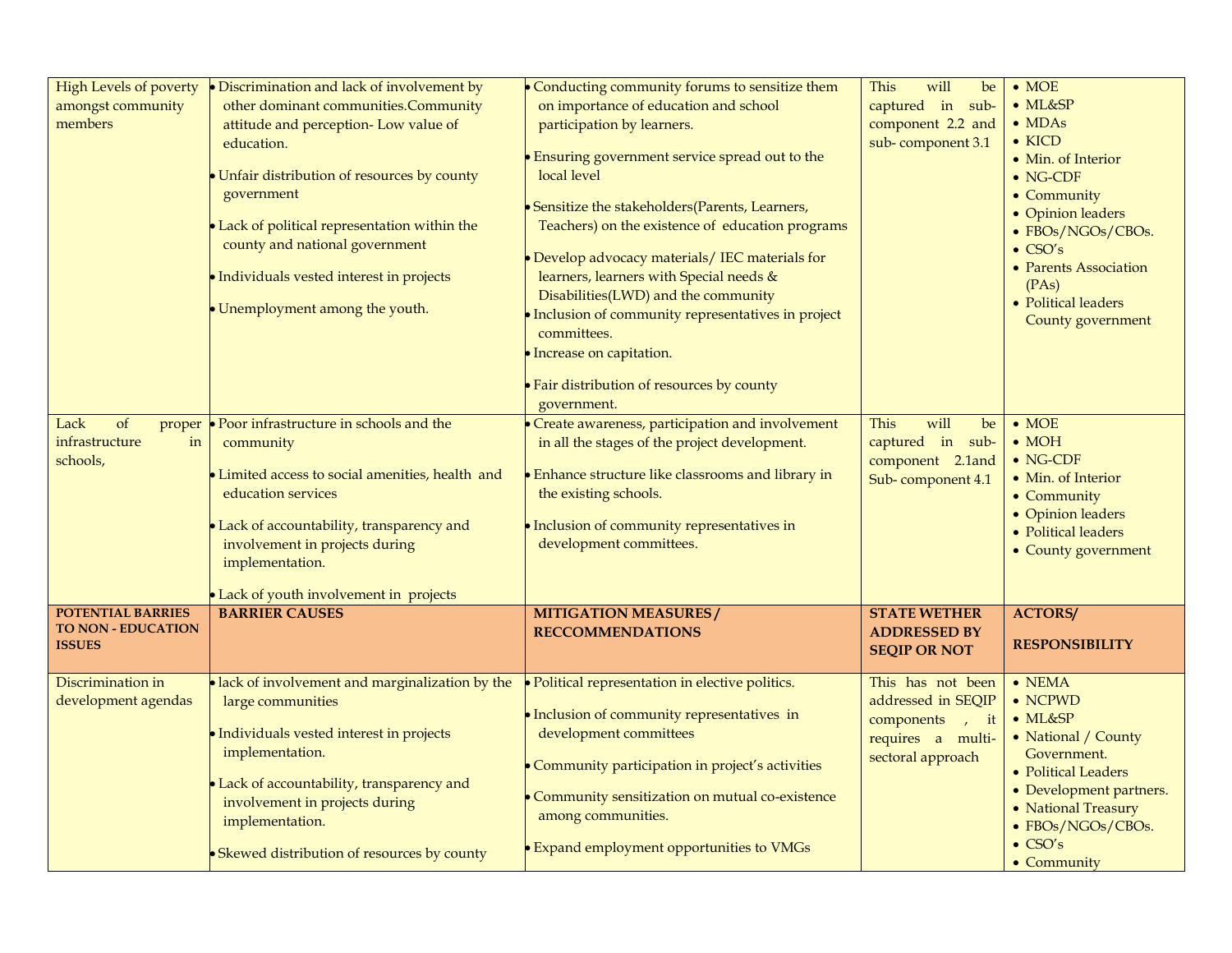|                                                             | government<br>• Lack of political representation within the<br>county and national government.<br>• Discrimination in employment opportunities by<br>successful political leaderships                                                                                                                      | · Affirmative action on projects committees'<br>representatives selected by community members.<br>• No biases among officials,<br>• Inter household equal distribution of resources in<br>particular locations and concerned areas<br>• Transparency on allocated funds                                                         |                                                                                                     |                                                                                                                                                |
|-------------------------------------------------------------|------------------------------------------------------------------------------------------------------------------------------------------------------------------------------------------------------------------------------------------------------------------------------------------------------------|---------------------------------------------------------------------------------------------------------------------------------------------------------------------------------------------------------------------------------------------------------------------------------------------------------------------------------|-----------------------------------------------------------------------------------------------------|------------------------------------------------------------------------------------------------------------------------------------------------|
| the community                                               | Low economic level in $\bullet$ Conflict between communities due to<br>competition of natural resources like land and<br>their livestock killed during shifta war<br>· Permissive religious practices<br>• High illiteracy levels<br>• Lack of accountability, transparency and<br>involvement in projects | • Formation of Peace Committees up to the village<br>level.<br>• Inclusion and fair representation in project<br>committees.<br><b>Expand economic opportunities</b><br>• Support community to get involved in Income<br><b>Generating Activities</b><br>• Formation of project committees for monitoring<br>and accountability | This has not been<br>addressed in SEQIP<br>components, it<br>requires a multi-<br>sectoral approach | • County Government.<br>• Community<br>• Min of Agriculture<br>• Min. of Trade<br>• Min. of Environment<br>$\bullet$ ML&SP<br>$\bullet$ NG-CDF |
| <b>Harsh Climatic</b><br>conditions (Drought<br>and famine) | • Frequent drought and famine leading to<br>learners dropping out of school.<br>Over dependence on relief food                                                                                                                                                                                             | Explore climate adaptable projects to promote<br>economic progress<br>· Climate adaptable interventions.<br>• Agricultural extension services                                                                                                                                                                                   | This requires a<br>multi-sectoral<br>approach                                                       | • Min of Agriculture<br>$\bullet$ NEMA<br>• Min. of Environment<br>• Development partners.<br>• Community                                      |

**4. How will free, prior, and informed consultation be carried out with these groups during project implementation? (How will feedback be received from VMGs and monitoring of impact of activities carried out?)**

**Table 2: Enhancing inclusion of the Sakuye Community in SEQIP**

| <b>Objective</b>  | <b>Activity</b>   | Output              | <b>Indicators</b>                     | <b>Means of</b>                   | <b>Budget</b>       | Time     |
|-------------------|-------------------|---------------------|---------------------------------------|-----------------------------------|---------------------|----------|
|                   |                   |                     |                                       | <b>Verification</b>               | Estimate(USD) frame |          |
| To disseminate    | Create awareness  | $\bullet$ 50 VMGs   | $\bullet$ No. of awareness creation   | • Signed attendance lists $5,000$ |                     | February |
| information about | about SEQIP among | representatives     | sessions                              | of participants                   |                     | 2022     |
| SEQIP to enhance  | the VMGs          | sensitized on SEQIP | $\bullet$ No. of VMGs representatives |                                   |                     |          |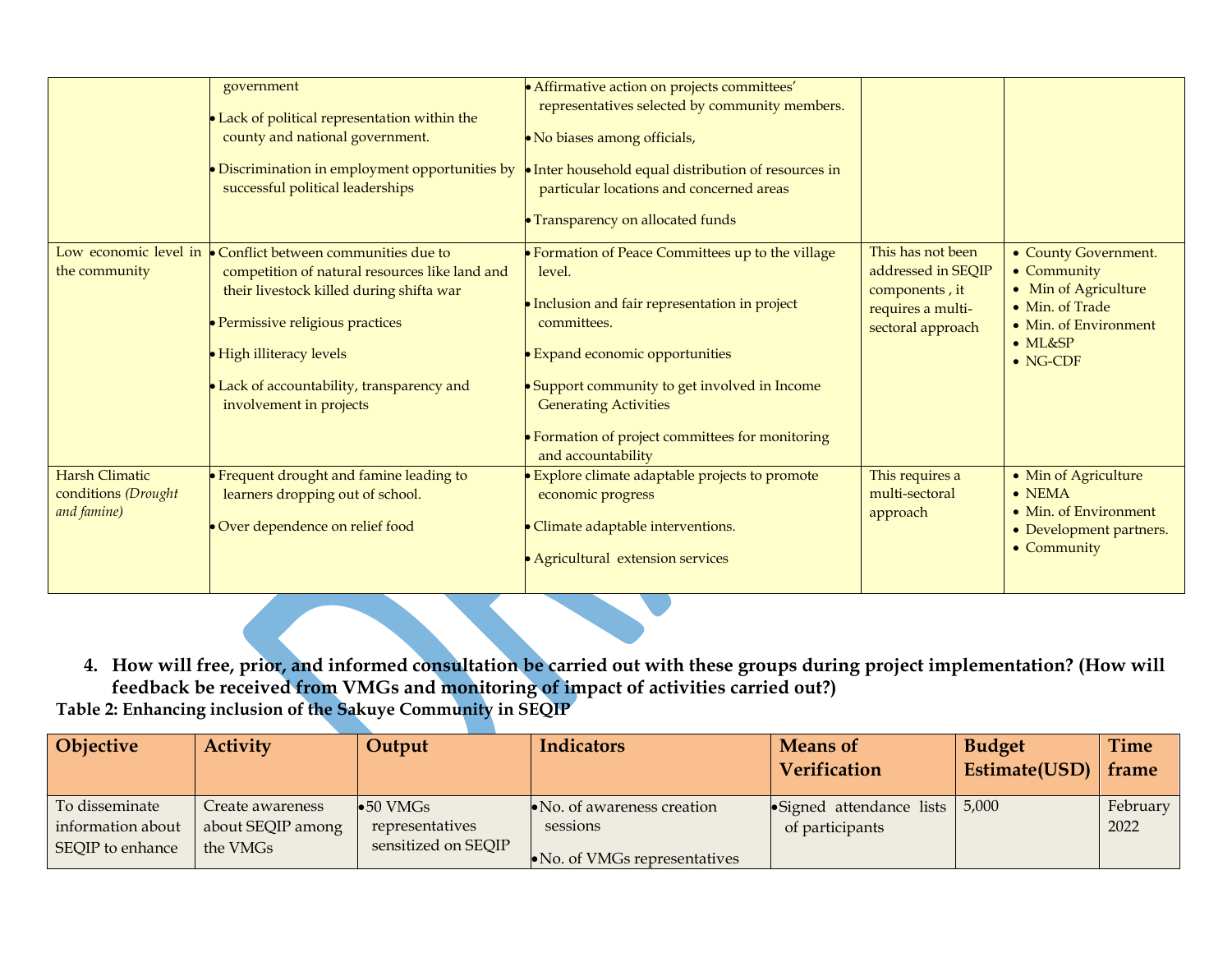| project ownership                                                                                                                                                | representatives.                                                                                                                                 |                                                                                                                                                                                                | involved                                                                                                                                                                                                                                                                                            | •Sensitization report                                                      |       |               |
|------------------------------------------------------------------------------------------------------------------------------------------------------------------|--------------------------------------------------------------------------------------------------------------------------------------------------|------------------------------------------------------------------------------------------------------------------------------------------------------------------------------------------------|-----------------------------------------------------------------------------------------------------------------------------------------------------------------------------------------------------------------------------------------------------------------------------------------------------|----------------------------------------------------------------------------|-------|---------------|
|                                                                                                                                                                  |                                                                                                                                                  |                                                                                                                                                                                                | · No. of stakeholders sensitized                                                                                                                                                                                                                                                                    | ·Sensitization schedule                                                    |       |               |
|                                                                                                                                                                  |                                                                                                                                                  |                                                                                                                                                                                                | Information dissemination<br>resources used                                                                                                                                                                                                                                                         | • Circular to field officers<br>· List of VMGs                             |       |               |
|                                                                                                                                                                  | Procure and disclose<br>culturally<br>appropriate IEC<br>materials on project<br>interventions.                                                  | •50 IEC materials,<br>adapted, procured<br>and disseminated<br>•1 disclosure session                                                                                                           | No. of IEC materials procured<br>and disclosed<br>No. of VMGs sensitized<br>No. of disclosure sessions                                                                                                                                                                                              | $\bullet$ Records<br>(Materials<br>used)<br>• Adapted IEC Materials        |       |               |
| enhance<br>the<br>To<br>capacity of parents<br>and<br>other<br>stakeholders<br>on<br>pertinent<br>social<br>cultural<br>issues<br>the<br>affecting<br>community. | Dialogue<br>parents and<br>other<br>stakeholders<br>on<br>pertinent<br>social<br>cultural issues.<br>Establish and /or 010<br>enhance networking | with parents and<br>other stakeholders<br>.50 parents and other<br>stakeholders<br>identified<br>and<br>in<br>engaged<br>addressing pertinent<br>social cultural issues.<br>engaged to support | with $\bullet$ 1 Dialogue session $\bullet$ No. of dialogue sessions with $\bullet$ Attendance list<br>parents and other stakeholders<br>No. of parents and<br>other<br>stakeholders involved<br>•Specific resolutions and action<br>plans developed.<br>stakeholders • No. of stakeholders engaged | $\bullet$ Reports                                                          | 5,000 | March<br>2022 |
|                                                                                                                                                                  | / linkage with other<br>stakeholders<br>to<br><b>VMGs</b><br>support<br>inclusion                                                                | <b>VMGs</b> inclusion                                                                                                                                                                          | . No. of linkage established and<br>or enhanced                                                                                                                                                                                                                                                     |                                                                            |       |               |
| To build capacity<br>of committees on<br>Monitoring<br>and<br>Evaluation.                                                                                        | Train<br>level committees on<br>Monitoring<br>and<br>Evaluation<br>of<br>projects                                                                | for sub-county level<br>committees<br>Sub-county<br>level<br>$\bullet 2$<br>committees trained                                                                                                 | sub-county $\bullet$ 2 trainings conducted $\bullet$ No. of training sessions<br>of<br>sub-county<br>level<br>$\bullet$ No.<br>committees trained<br>No. of participants trained                                                                                                                    | of<br>$\bullet$ List<br>committee<br>members trained<br>• Training reports | 5,000 | April<br>2022 |
|                                                                                                                                                                  | Monitor<br>implementation<br><sub>ot</sub><br>the developed VMG                                                                                  | ·Monitoring<br>highlighting<br>Implementation<br>of                                                                                                                                            | reports • No. of monitoring highlighting<br>implementation of the VMGP                                                                                                                                                                                                                              | • Monitoring report                                                        |       |               |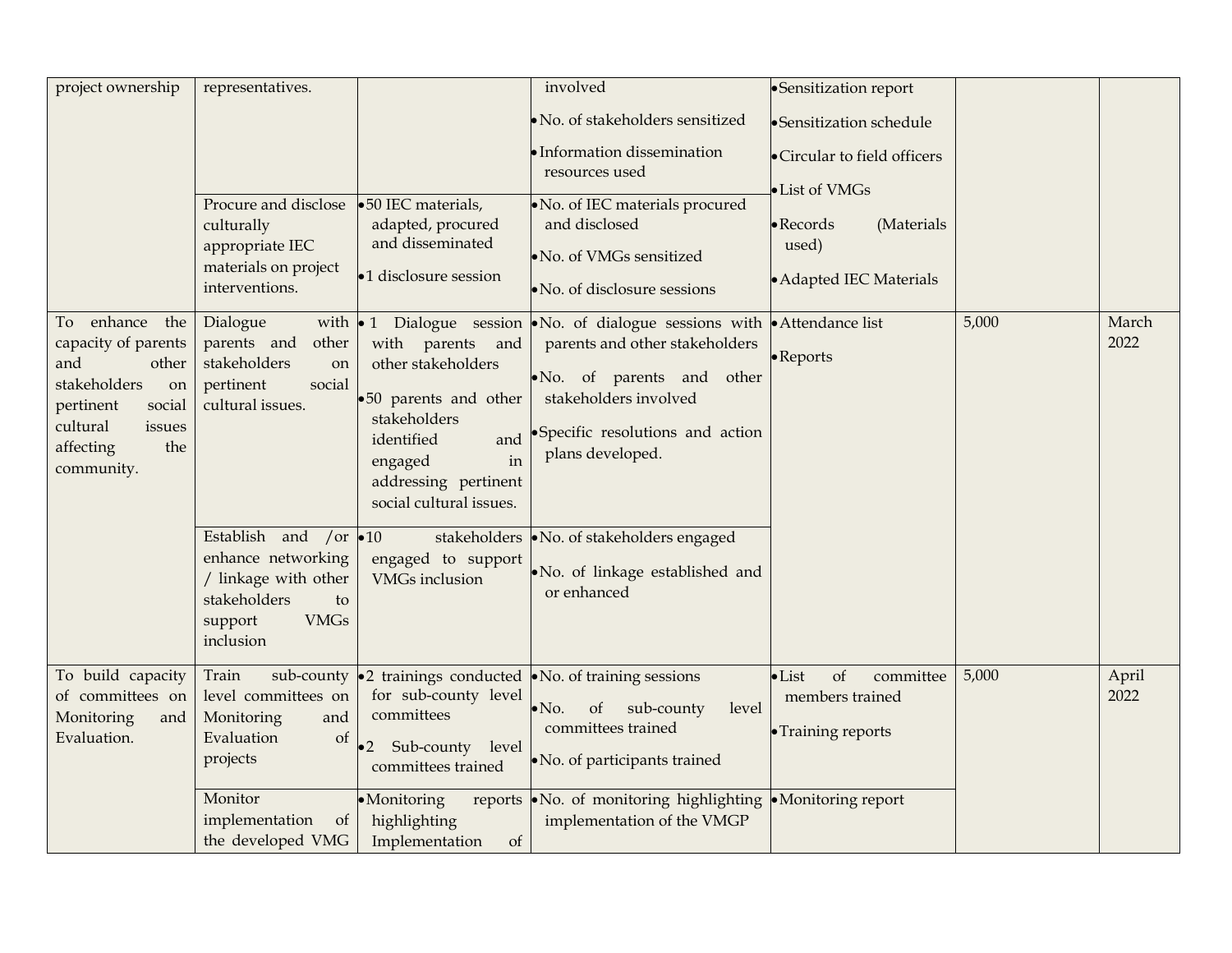|                                                                                                                                  | Plan                                                                                                                                                        | <b>VMGP</b>                                                                                                             |                                                                                                                                                                                      |                                                                          |       |                  |
|----------------------------------------------------------------------------------------------------------------------------------|-------------------------------------------------------------------------------------------------------------------------------------------------------------|-------------------------------------------------------------------------------------------------------------------------|--------------------------------------------------------------------------------------------------------------------------------------------------------------------------------------|--------------------------------------------------------------------------|-------|------------------|
| To<br>motivate<br>from<br>learners<br>VMG community<br>to pursue their<br>academic targets<br>and interest.                      | Mentor<br>learners<br><b>VMG</b><br>from<br>communities<br>in<br><b>SEQIP</b><br>supported<br>schools in the sub-<br>county.                                | sessions per term.<br>•100% mentors<br><b>SEQIP</b><br>targeted<br>school.                                              | •Monthly mentorship No. of mentorship sessions List of learners<br>undertaken in a term.<br>per •No. of learners participating in •Records maintained by<br>the mentorship sessions. | mentored.<br>Gender champions                                            | 5,000 | Termly           |
| To enhance<br>the<br>capacity of Gender<br>champions<br>for<br>implementation of<br>school<br>based<br>mentorship<br>programmes. | Train<br>Gender •1<br>champions<br>on<br>student mentorship.                                                                                                | training<br>conducted to Gender<br>Champions<br>· 1 Gender Champion<br>per SEQIP targeted<br>school.                    | session • No. of training session<br>Gender Champions Attendance list<br>$\bullet$ No. of<br>trained<br>• Training content                                                           | • Training reports<br>• Training schedules                               | 5,000 | April<br>2022    |
| To catalyse use of<br>SEQIP Grievance<br>Redress<br>Mechanism (GRM)<br>in the community.                                         | Conduct community<br>sensitization forums<br>induct<br>the<br>and<br>community<br>representatives and<br>stakeholders<br>other<br>on use of SEQIP<br>(GRM). | •1 sensitization session<br>•200 community<br>members/VMGs<br>reached during<br>sensitization forums<br>on project GRM. | $\bullet$ No. of sensitization sessions on<br>GRM structures in place.                                                                                                               | • Sensitization Report<br>• Attendance list                              | 5,000 | February<br>2022 |
|                                                                                                                                  | Identification/<br>appointment<br>of<br>GRM focal persons<br>and committees                                                                                 | ·1 Focal person<br>appointed<br>•2 GRM committees<br>formed at location<br>and Sub - County<br>levels                   | No. of VMGs identified as focal<br>points/persons<br>No. of GRM committees formed                                                                                                    | • Appointment letters<br>• List of Focal persons<br>• Reports            |       |                  |
| To<br>enhance<br>of<br>capacity<br>committees<br>in<br>monitoring<br>infrastructure<br>interventions<br>in                       | Committee support in •2 schools<br>monitoring<br>construction<br>of<br>a<br>additional classrooms<br>and toilets in existing<br>schools                     | Infrastructure<br>facilities enhanced<br>• Termly monitoring by<br>committee                                            | · No. of classrooms constructed<br>No. of WASH facilities<br>constructed/enhanced<br>No. of infrastructure in schools<br>enhanced                                                    | • Reports<br>· Signed Contracts Service<br>Providers<br>· Delivery notes | 5,000 | April<br>2022    |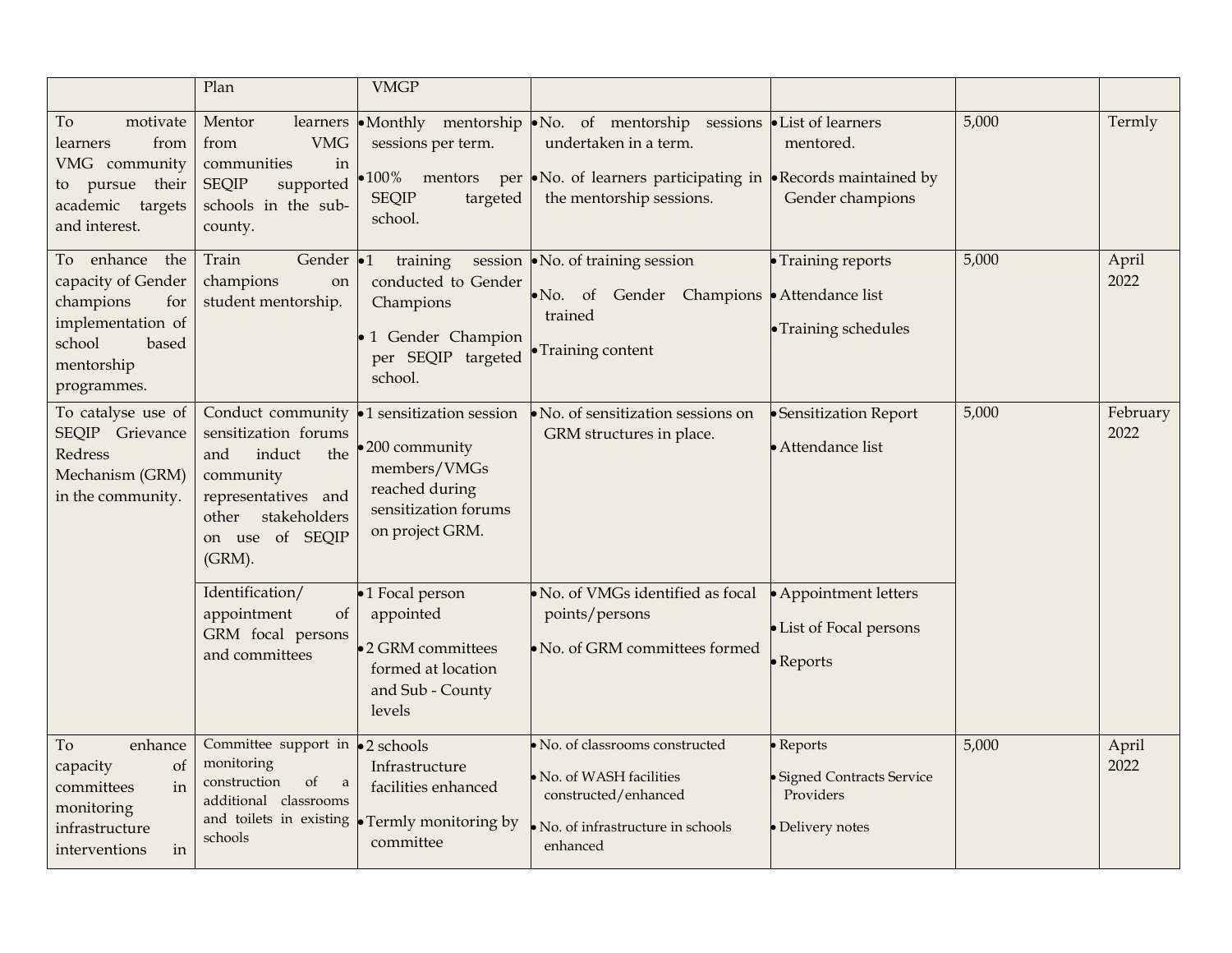| the sub-county |  | $\triangleright$ No. of monitoring conducted           | $\bullet$ Minutes            |  |
|----------------|--|--------------------------------------------------------|------------------------------|--|
|                |  | $\bullet$ No. of community representatives<br>involved | • Certificate of completion. |  |

**5. Culturally appropriate procedures in place to receive and address grievances by these groups arising from project implementation.** 

The community has village council of elders, use local administrative units and *nyumba kumi* initiative in case of any grievances encountered by community members.

## **SEQIP will put the following GRM measures in place.**

• Training of Sub county stakeholders on GRM;

V

- Register reported cases using the already developed grievance register;
- GRM focal person will be appointed and oriented on GRM activities to actively follow up on VMG complaints.
- The VMGs will be sensitized on GRM during outreaches.

| Prepared by                                  |                                               |                     |
|----------------------------------------------|-----------------------------------------------|---------------------|
| Name: Julie Omolo                            | <b>Position: Social Safeguards - PSDO</b>     | Date: 29th /11/2020 |
| Consulted representative of VMG community:   |                                               |                     |
| Name:<br>                                    | <b>Position: VMG Focal Point</b>              | Date: 29th /11/2020 |
| Checked and verified by Sub - Component Lead |                                               |                     |
| Name: Florence Musalia                       | <b>Position: Safeguards Focal Point - DDE</b> | Date: 29th /11/2020 |
|                                              |                                               |                     |